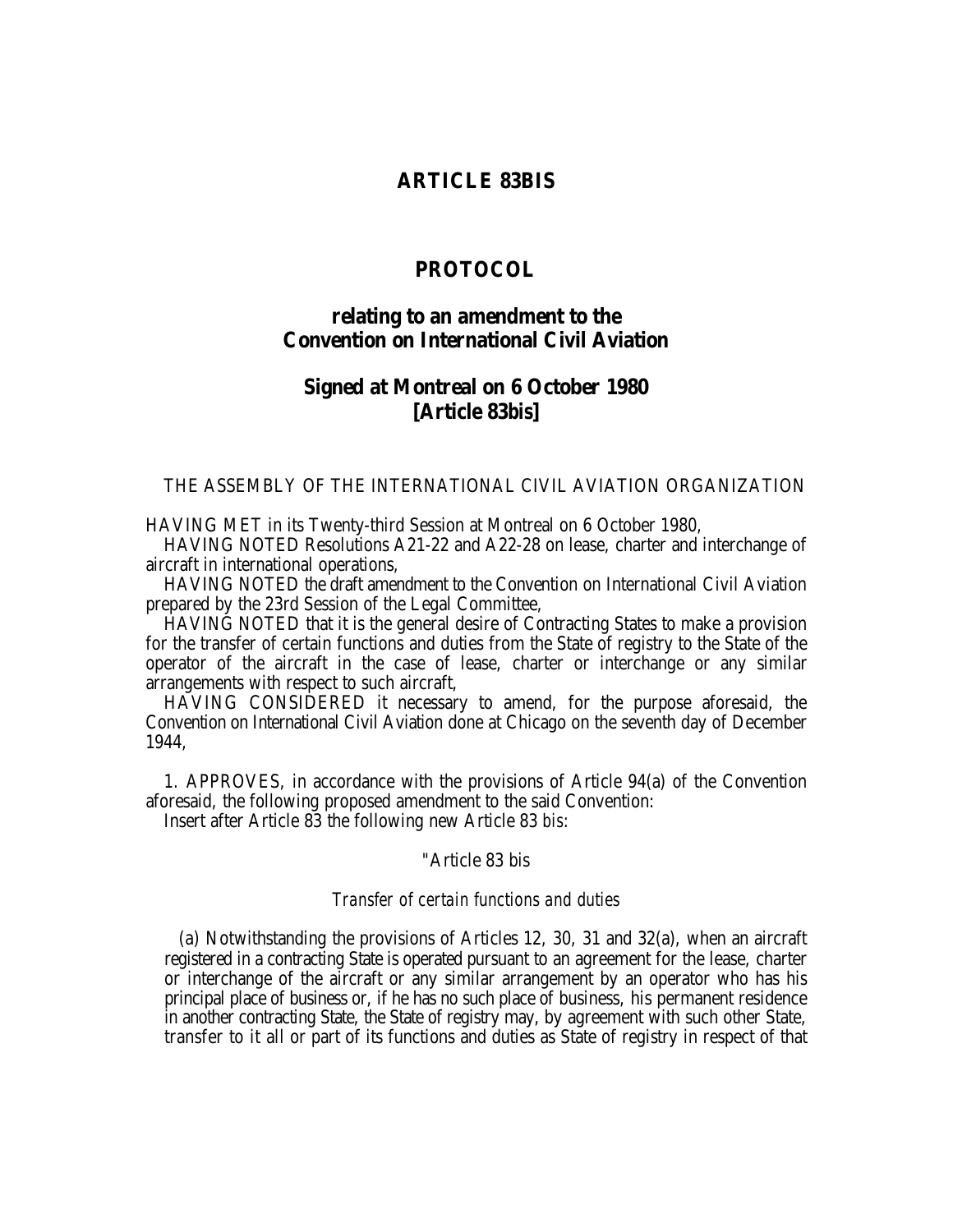## **ARTICLE 83BIS**

aircraft under Articles 12, 30, 31, and 32(a). The State of registry shall be relieved of responsibility in respect of the functions and duties transferred.

(b) The transfer shall not have effect in respect of other contracting States before either the agreement between States in which it is embodied has been registered with the Council and made public pursuant to Article 83 or the existence and scope of the agreement have been directly communicated to the authorities of the other contracting State or States concerned by a State party to the agreement.

(c) The provisions of paragraphs (a) and (b) above shall also be applicable to cases covered by Article 77.",

2. SPECIFIES, pursuant to the provisions of the said Article 94(a) of the said Convention, ninety-eight as the number of Contracting States upon whose ratification the proposed amendment aforesaid shall come into force, and

3. RESOLVES that the Secretary General of the International Civil Aviation Organization draw up a Protocol, in the English, French, Russian and Spanish languages, each of which shall be of equal authenticity, embodying the proposed amendment above-mentioned and the matter hereinafter appearing:

(a) The Protocol shall be signed by the President of the Assembly and its Secretary General.

(b) The Protocol shall be open to ratification by any State which has ratified or adhered to the said Convention on International Civil Aviation.

(c) The instruments of ratification shall be deposited with the International Civil Aviation Organization.

(d) The Protocol shall come into force in respect of the States which have ratified it on the date on which the ninety-eighth instrument of ratification is so deposited.

(e) The Secretary General shall immediately notify all Contracting States of the date of deposit of each ratification of the Protocol.

(f) The Secretary General shall immediately notify all States parties to the said Convention of the date on which the Protocol comes into force.

(g) With respect to any Contracting State ratifying the Protocol after the date aforesaid, the Protocol shall come into force upon deposit of its instrument of ratification with the International Civil Aviation Organization.

CONSEQUENTLY, pursuant to the aforesaid action of the Assembly,

This Protocol has been drawn up by the Secretary General of the Organization.

IN WITNESS WHEREOF, the President and the Secretary General of the aforesaid Twenty-third Session of the Assembly of the International Civil Aviation Organization, being authorized thereto by the Assembly, sign this Protocol.

DONE at Montreal on the sixth day of October of the year one thousand nine hundred and eighty, in a single document in the English, French, Russian, and Spanish languages, each of which shall be of equal authenticity. This Protocol shall remain deposited in the archives